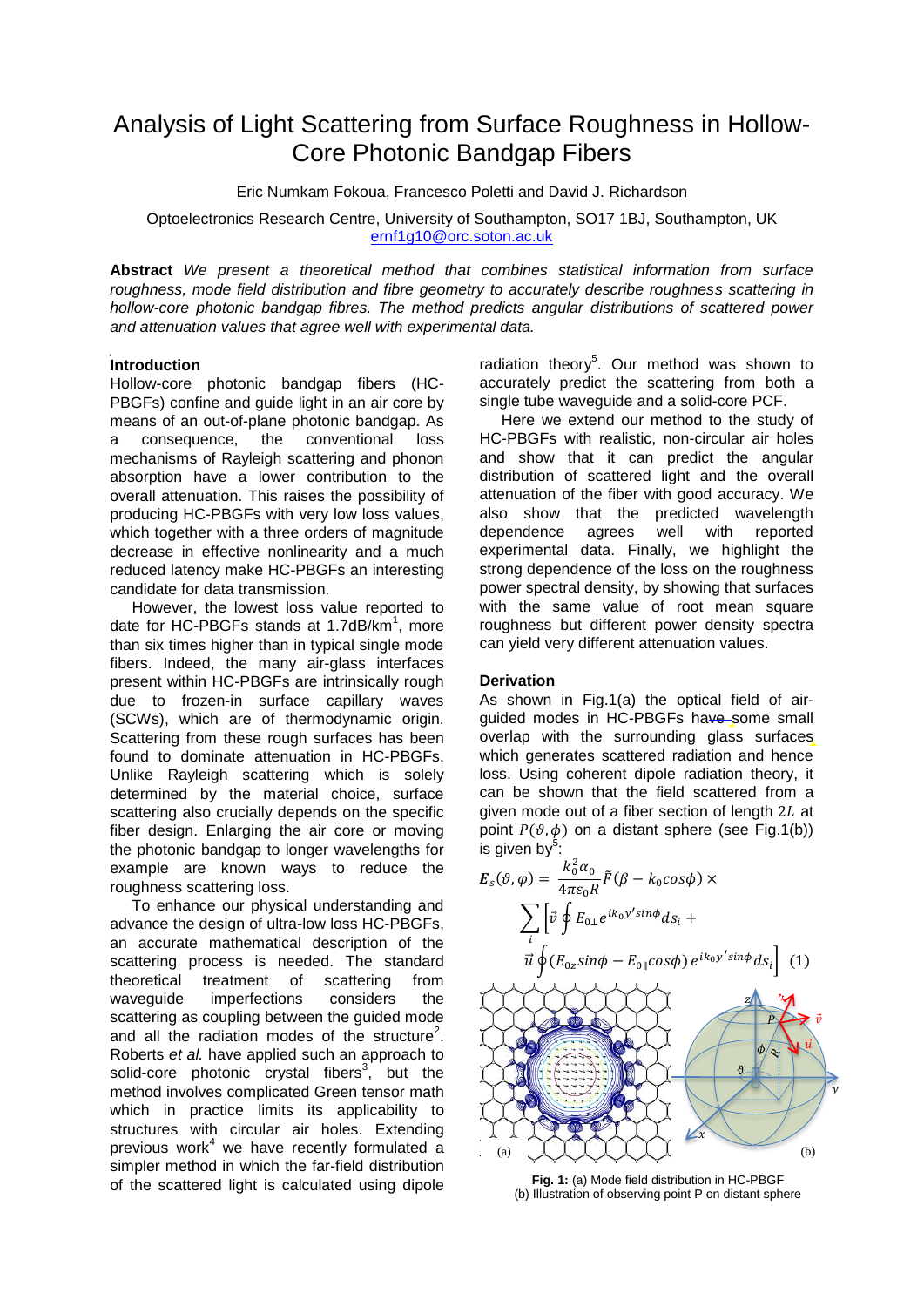This expression is the product of three separate components, which depend on (i) the wavelength  $(k_0)$  and refractive index contrast  $(\alpha_0)$ , (ii) the Fourier transform  $\tilde{F}$  of the roughness perturbation and (iii) the geometry of the waveguide and the strength of the incident electric field at the air-glass interfaces( $E_0$ ). The sum is over all the scattering surfaces in the cross-section, corresponding to the individual air holes in an HC-PBGF, as shown in Fig.1(a). Equation (1) also reveals that scattering at a particular angle  $\phi$  is determined by the amplitude of the roughness power spectral density (PSD) at the spatial frequency  $\beta$  –  $k_0 \cos \phi$ , a result that conforms to the analysis of coupled-mode theory.

 From the scattered field of equation (1), we can obtain the average angular distribution of scattered power typically measured in angularly resolved scattering  $(ARS)$  experiments<sup>1, 3</sup>:

$$
P(\phi) = \frac{1}{2\pi} \int_0^{2\pi} \frac{1}{2} c n \varepsilon_0 |E_s(\vartheta, \phi)|^2 R^2 \sin\phi d\vartheta \quad (2)
$$

 $\frac{2\pi}{J_0}$   $\frac{2}{J_0}$   $\frac{2}{J_0}$  roughness of a surface, the height profile is typically measured by either AFM or optical techniques, and statistical parameters are obtained by processing such data. Ultimately, the information that is required in Equation (2) is the roughness power spectral density (PSD), the Fourier transform of its autocorrelation function:

$$
S(\kappa) = \left\langle \lim_{L \to \infty} \frac{1}{2L} \left| \int_{-L}^{L} f(z) e^{-ikz} dz \right|^{2} \right\rangle
$$
  
= 
$$
\frac{1}{2L} \left| \tilde{F}(\kappa) \right|^{2}
$$
(3)

The exponential scattering loss coefficient is obtained by integrating (2) over all angles:

$$
\alpha_{SC} = \frac{1}{2LP_0} 2\pi \int_0^{\pi} P(\phi) d\phi, \qquad (4)
$$

where  $P_0$  is the incident power. Note that in deriving Equation (1), we have assumed that the scattered light propagates in air, which is a reasonable approximation within the microstructure area. In all HC-PBGFs however, the microstructure is surrounded by a silica outer cladding, and in ARS experiments, an

index-matched fluid is often used between the fiber and a detector. In this case, the scattered light is refracted at the interface between the microstructure cladding and the silica outer jacket. The measured scattering angle  $\phi_m$  is therefore given by Snell's law:

$$
k_{cl} \cos \phi_m = k_0 \cos \phi \tag{5}
$$

#### **Roughness scattering in HC-PBGFs**

To model surface scattering in HC-PBGFs, we first obtain the electric field intensity at *all* the air-glass interfaces using a fully vectorial finite element method, and then incorporate a realistic model of the surface roughness inside the fiber to compute the far-field distribution of scattered light from equation (1). As already mentioned, frozen-in SCWs have been identified as the origin of the intrinsic roughness of the air-glass interfaces in HC-PBGFs. Their PSD is given by the well-known expression:

$$
S(\kappa) = \frac{k_B T_g}{4\pi \gamma \kappa} \tag{6}
$$

where  $k_B$  is Boltzmann's constant,  $T_g(\sim 1500K)$ the glass transition temperature and  $\gamma(\sim 11. m^{-2})$ the surface tension. This expression implies a logarithmic roughness autocorrelation which requires a low spatial frequency cut-off to make physical sense. Here for simplicity we will assume that the roughness frequencies below a given cut-off frequency  $\kappa_c(0.1 \ \mu m^{-1})$  have all the same PSD value. Using this assumption, we plot in Fig. 2(a) the calculated roughness scattering loss across the whole photonic bandgap for the fundamental mode of the low-loss HC-PBGF we recently fabricated<sup>6</sup>. As can be seen, our model suggests that the total loss is dominated by the roughness scattering contribution near the center of the bandgap, while the bandgap edges are determined by confinement loss. The calculated scattering loss is within a factor of 2 of the measured value, which is an excellent agreement considering the assumptions made in the derivation of the model. For more insight, we show in Fig. 2(b) the angular distribution of scattered power  $P(\phi)/P_0$  for a number of guided modes within the fiber. The curve for the



**Fig. 2:** (a) Comparison of calculated loss contributions to measurement (b) Angular distribution of scattered power for a few guided modes and (c) Predicted wavelength dependence of scattering loss.